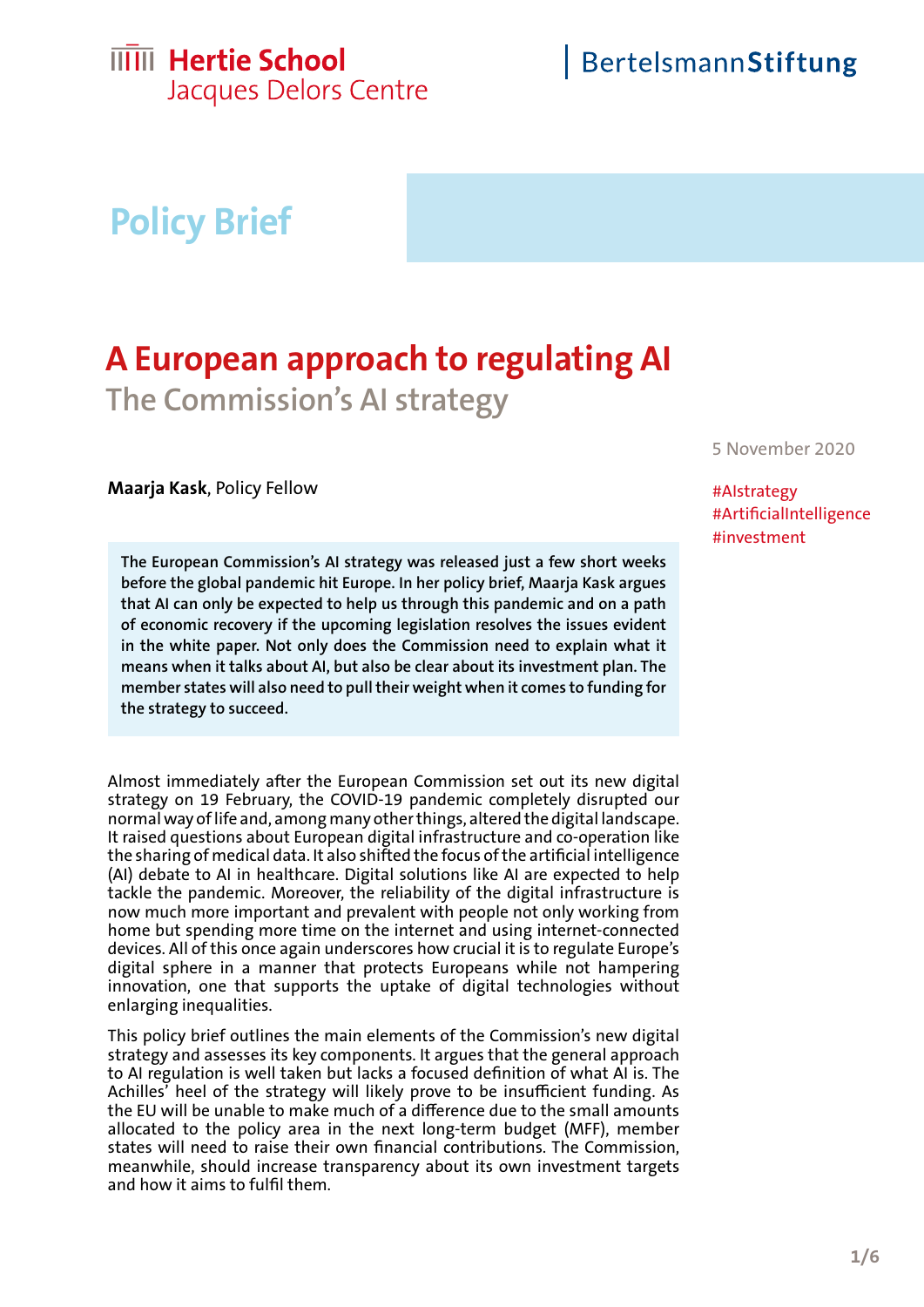### **IIIII** Hertie School Jacques Delors Centre

#### **New policies and legislation**

"A Europe fit for the digital age" is one of the six political priorities of Ursula von der Leyen's Commission. To give meaning to this slogan, it released three documents in February 2020, which together constitute its new digital strategy. The three papers are highly interlinked, with the communication ["A European strategy for data](https://eur-lex.europa.eu/legal-content/EN/TXT/PDF/?uri=CELEX:52020DC0066&from=EN)" supporting the white paper ["On Artificial](https://eur-lex.europa.eu/legal-content/EN/TXT/PDF/?uri=CELEX:52020DC0065&qid=1602582355514&from=EN) [Intelligence – A European approach to excellence and trust"](https://eur-lex.europa.eu/legal-content/EN/TXT/PDF/?uri=CELEX:52020DC0065&qid=1602582355514&from=EN). The communication "[Shaping](https://eur-lex.europa.eu/legal-content/EN/TXT/PDF/?uri=CELEX:52020DC0067&qid=1602582418857&from=EN) [Europe's digital future"](https://eur-lex.europa.eu/legal-content/EN/TXT/PDF/?uri=CELEX:52020DC0067&qid=1602582418857&from=EN) binds the two together and gives an overview of the upcoming actions and plans that will be put in motion to provide a framework for the digital sector. Further, a [report on the safety and liability implications of Artificial Intelligence, Internet of Things and](https://eur-lex.europa.eu/legal-content/EN/TXT/PDF/?uri=CELEX:52020DC0064&from=en) [robotics](https://eur-lex.europa.eu/legal-content/EN/TXT/PDF/?uri=CELEX:52020DC0064&from=en) was released, focusing on the legal liabilities concerning digital solutions.

Legislation on AI was initially scheduled to emerge in the first 100 days of the Commission; however, the regulation was 'downgraded' to a white paper, accompanied by a public consultation process amid speculation about a regulation coming out by the end of 2020. The task might have proved to be more complicated than expected, as the Commission's updated working plan now states that the legislation on AI will come out next year.

In the AI strategy, the Commission outlines its plan for a proper regulatory framework for AI. The Commission has opted for a two-pronged approach: a range of initiatives to support the uptake of AI in Europe is called the 'ecosystem of excellence', while the regulatory framework is an 'ecosystem of trust'.

**The policy framework – the ecosystem of excellence** – contains different initiatives to increase and support the uptake of AI technologies in Europe, as well as to align efforts at European and national level. The assumption behind the Commission's strategy is that there will be a paradigm shift from consumer data held in cloud services to that of industry, business, and public sector data stored locally on devices. As Europe has a strong industry and offers corresponding industrial services, the hope is that industrial data will be Europe's stronghold in the global data economy. The eight fields of action foreseen by the Commission are:

- Working with the member states: a number of joint actions for cooperation, including an update on the Coordinated Plan on AI
- Focusing the efforts of the research and innovation community: creating centres of excellence in research and innovation for AI that attract investment and talent (may include a new legal instrument)
- Skills: a reinforced Skills Agenda to overcome shortages
- Focus on SMEs: help and access to financing for SMEs keen to deploy AI technologies
- Partnership with the private sector: setting up a PPS in AI, data, and robotics
- Promoting the adoption of AI by the public sector: establishing "sector dialogues" to facilitate the adoption of AI in areas such as healthcare, administration, and transportation
- Securing access to data and computing infrastructures: investment in computing technologies and data infrastructures
- International aspects: continuing work on international cooperation on guidelines and standards for AI

**The regulatory framework – the ecosystem of trust** – contains legal guidelines for AI technology. The Commission's overall expectation for 'AI made in Europe' is one of a trustworthy, humancentric AI. It emphasises that for new technologies to be taken up, citizens need to be able to trust them. As per the recommendations of the High-Level Expert Group on AI, this includes [seven key requirements](https://eur-lex.europa.eu/legal-content/EN/TXT/PDF/?uri=CELEX:52019DC0168&from=GA) that all AI applications will have to meet: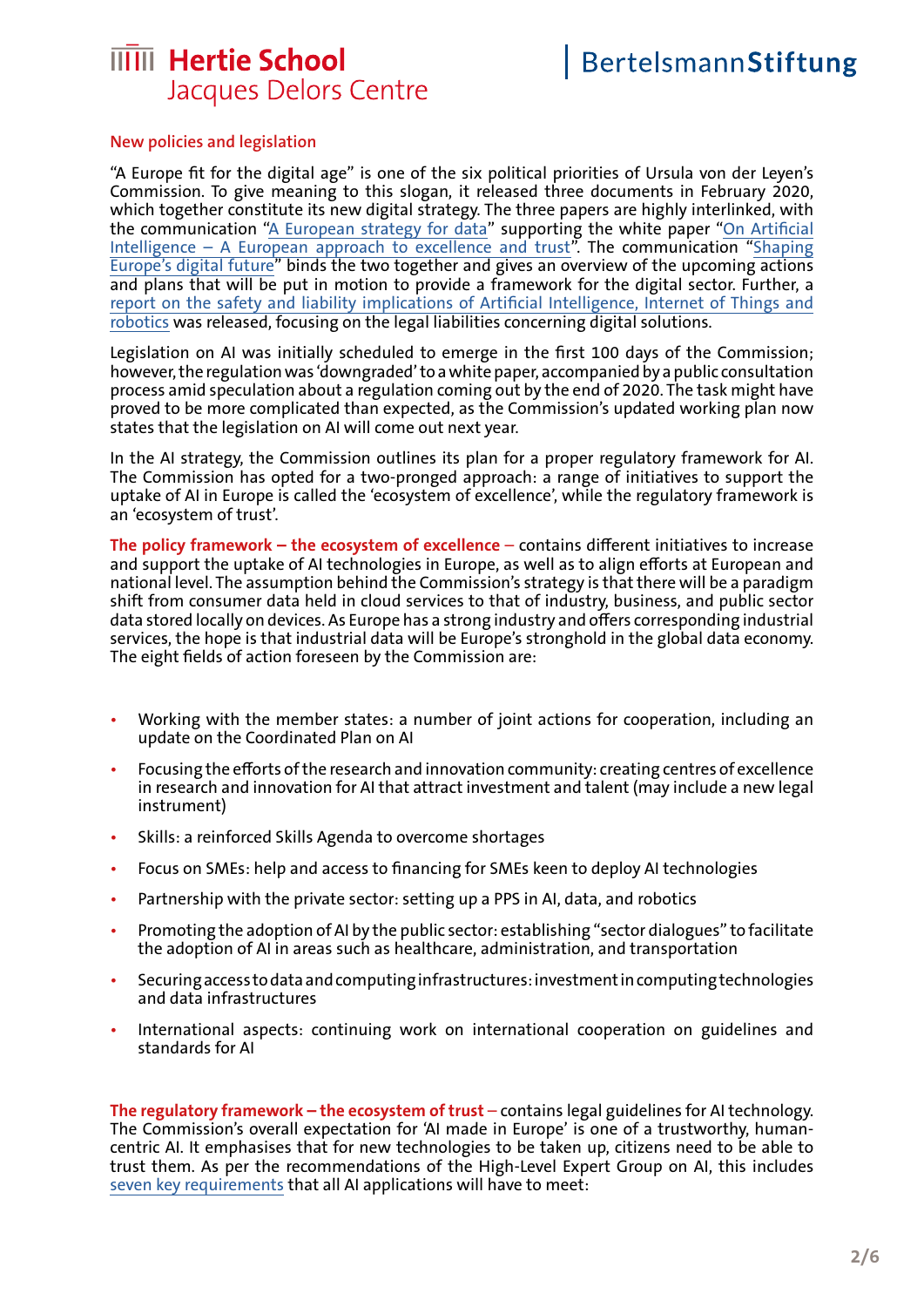## **IIII** Hertie School Jacques Delors Centre

- Human agency and oversight: user wellbeing at the centre, with humans in control through different in- and on-the-loop measures
- Technical robustness and safety: reliable and resilient even in case of errors, security-bydesign mechanisms
- Privacy and data governance: data protection to be guaranteed in all life cycles of the system, all actions with data to be documented
- Transparency: decisions made by the AI system should be traceable and explainable, it should be made clear whenever AI systems are being used
- Diversity, non-discrimination and fairness: the biases in datasets should be considered when developing AI systems, design and development teams should be diverse and inclusive
- Societal and environmental well-being: AI systems should incorporate ecological responsibility, AI should have a positive societal impact
- Accountability: AI systems should be externally and internally auditable, negative impacts of any systems should be documented and minimised

Beyond these general requirements for all applications, the Commission is advocating for a risk-based approach. This means that some AI applications should be classified as high-risk and regulated accordingly while others should be regulated less strictly as they are considered low risk. According to the white paper, an AI application should be considered high-risk when both the sector and usage involve significant risks to safety, consumer rights or fundamental rights. Sectors concerned here are, for example, healthcare and transport. The paper states that these sectors should be exhaustively listed in the regulation. Usages rendering an application high-risk depend on its impact upon affected parties. This includes, for example, applications with legal consequences.

In exceptional instances, an application itself could be considered high-risk. Examples include systems that endanger human life, those used in national security and law enforcement, systems used in providing services by a public body, or those used in providing services of public interest. One of these exceptions is also remote biometric identification, which is considered one of the most dangerous forms of AI application, posing a significant threat to privacy. AI systems considered high-risk will have to fulfil additional requirements concerning:

- Training data
- Data and record-keeping
- Information to be provided
- Robustness and accuracy
- Human oversight
- Specific requirements for certain particular AI applications, such as those used for purposes of remote biometric identification

All of these requirements are to be described in detail in the regulation, to ensure that actors bound by them can comply with them. The Commission suggests a "prior conformity assessment" to verify compliance.

For applications that are not high-risk, the Commission suggests a voluntary labelling scheme. As these applications do not have to meet any additional requirements, operators may want to add a label to signal the product's safety. To earn this label, the application should fulfil requirements specific to low-risk applications. These requirements would be developed under the scheme. While joining the scheme would be voluntary, the operator of the product would be bound by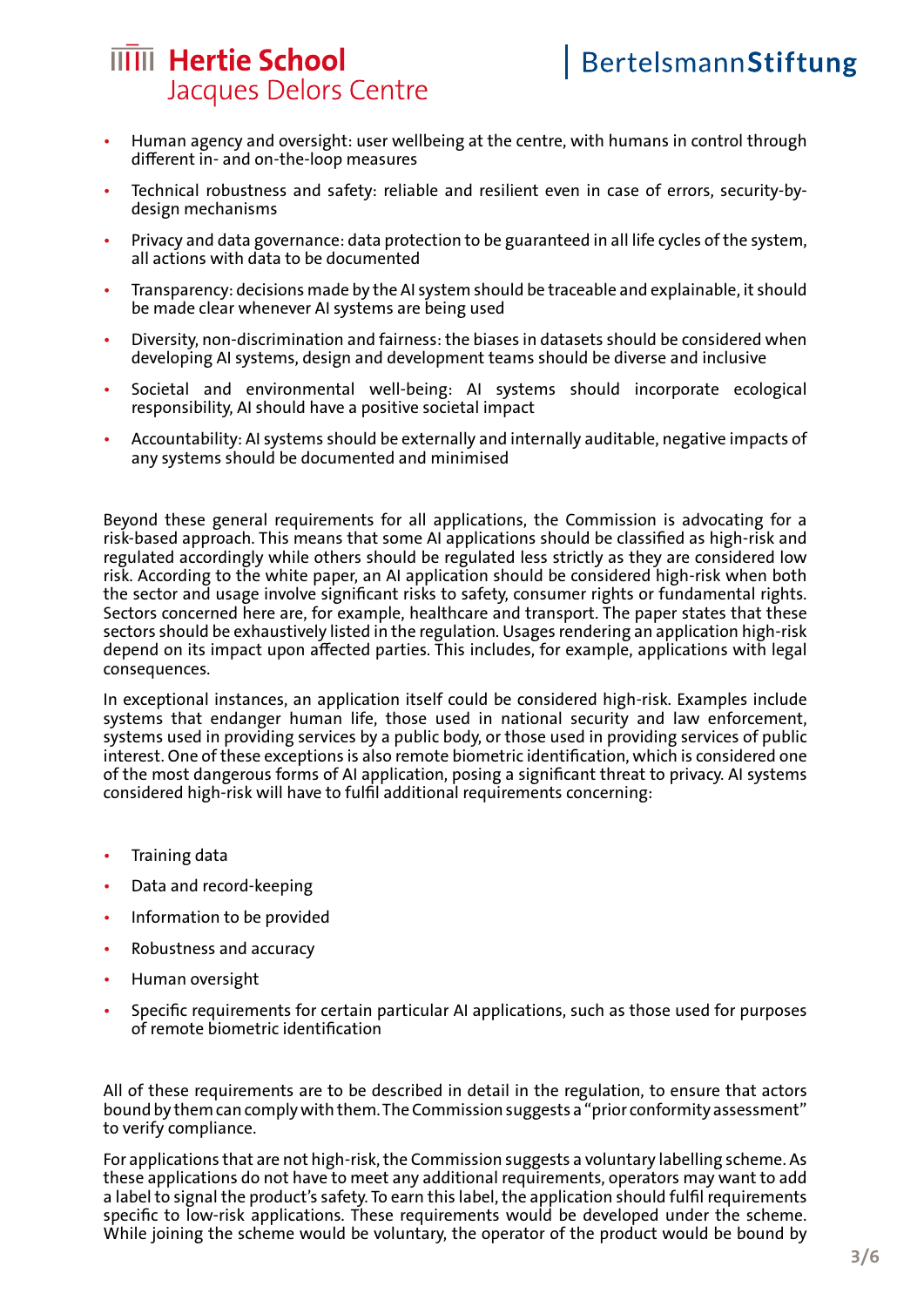## **MIII** Hertie School

Jacques Delors Centre the rules after gaining the label and thus be subject to enforcement.

### **The scope of regulation needs to be defined**

Regulating AI is not an easy task – developing AI technologies is crucial for the digital economy, yet these technologies may generate significant discrimination and inequality issues (or reproduce the ones created by humans) if not regulated properly. At the same time, these technologies evolve rapidly so any regulation must be able to anticipate changes and leave room for possible future developments. Moreover, AI is a relatively vague concept; there is no general consensus on which digital technologies count as AI and which do not.

The lack of a proper definition is a significant issue for creating meaningful regulation. In the white paper, AI is defined as being "a collection of technologies that combine data, algorithms and computing power". This definition, however, could be applied to almost any software, thus creating legal uncertainty in determining which applications the legislation affects. Two further definitions are given in subsequent footnotes, one of them the [definition given by the HLEG on AI:](https://ec.europa.eu/newsroom/dae/document.cfm?doc_id=56341) "Artificial Intelligence (AI) systems are software (and possibly also hardware) systems designed by humans that, given a complex goal, act in the physical or digital dimension by perceiving their environment through data acquisition, interpreting the collected structured or unstructured data, reasoning on the knowledge, or processing the information, derived from this data and deciding the best action(s) to take to achieve the given goal. AI systems can either use symbolic rules or learn a numeric model, and they can also adapt their behaviour by analysing how the environment is affected by their previous actions" [sic].

To make matters even more complicated, definitions of AI differ according to their purpose: technical definitions do not fill the same purpose as legal definitions and are thus unsuitable as a basis for regulation – the definition of AI given by the HLEG is an example of this. The Commission will have to make sure the definition follows the [principles of a proper legal definition:](https://allai.nl/wp-content/uploads/2020/09/Inception-Impact-Assessment-AI-feedback-ALLAI.pdf)

- Inclusive: the goals of regulation must not over- or under-include
- Precise: it should be clear which case falls under the definition and which does not
- Comprehensive: the definition should be understandable by those who are regulated
- Practicable: legal professionals should be able to easily determine whether a case falls under the definition
- Permanent: the need for continued legal updating should be avoided

Given the nature of the technology, the principle of permanence may be difficult to follow. The legislation may have to be amended periodically. Precision and inclusiveness, however, are crucial. The Commission will have to take care not to define AI simply through different techniques (e.g. machine learning, computer vision), but to take into account the technology's effects and outcomes. Moreover, one has to consider different stages in the lifetime of the AI system, and ensure that different services conducted by AI systems and the outcomes from these services fall under the scope of the definition. This holds true even after the act of service itself has long passed (we can imagine, for example, a situation where the consequences of a decision made by AI only appear decades later). Overall, the Commission should not insist on a simple, one-sentence definition, as this would not amount to a sufficient basis for regulation, but must include a thorough explanation of the regulation's scope, detailing what is considered to be AI under it.

Applications of AI in different sectors are extremely varied and deploying AI in these different sectors results in very different outcomes and accompanying problems, leading to the conclusion that a one-size-fits-all approach is not suitable for AI regulation. For example, the protection of data subjects is extremely important in healthcare, while in industry or mobility it may be less so. At the same time, standardisation has also proved itself to be a difficult task. Because of this, over-arching regulation may result in curbing innovation, while failing to provide protection where necessary. Taking all of that into account, it is best to create very sector-specific regulation.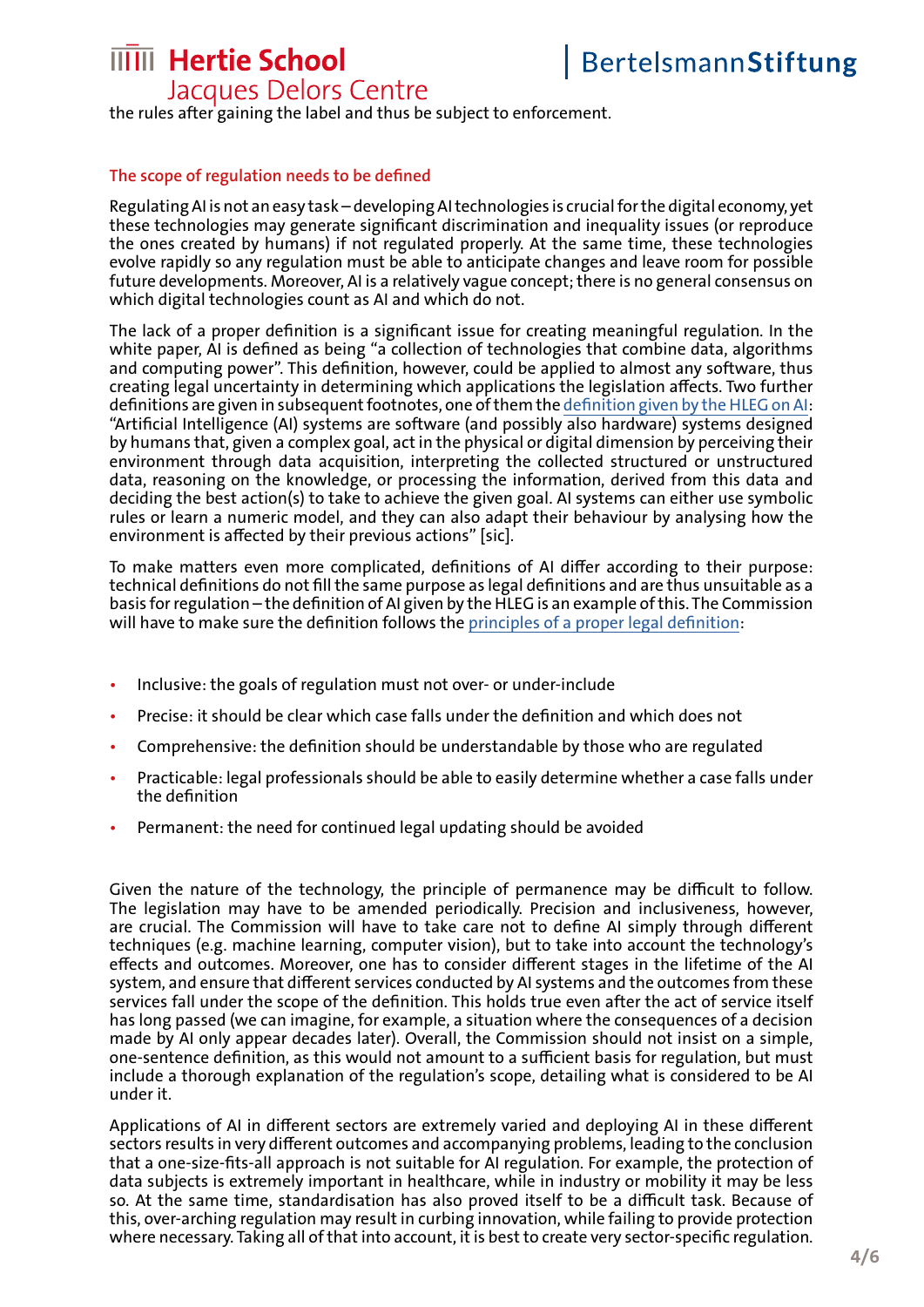### **MIII** Hertie School Jacques Delors Centre

The European Commission has opted for a risk-based and sector-specific regulation. With this kind of regulation, all regulatory actions will be targeted to specific sectors and to the use of the system. Nonetheless, the Commission's expectations for 'AI made in Europe' are high and while sectoral-based legislation strikes the right balance, some of the requirements foreseen for all applications may not be necessary to apply in every circumstance. This concerns in particular the transparency and human oversight requirements.

Some AI applications can be extremely simple: for example, the junk or spam filter of an email programme – requiring human oversight for these applications would defeat their purpose. While transparency is something to strive for, its absence does not necessarily cause risks. When it comes to decision-making, transparency is clearly important in decisions like handing out loans, for example. But when AI is significantly better at detecting cancer than human doctors, we do not necessarily need to know why the AI system decides to categorise one x-ray as cancer and not the other. This might, however, become important in the case of liability issues, for example, if a medical procedure based on a decision by AI results in injury. Thus, transparency might become important after the AI has already "done its job"; in other words, different levels of transparency might be necessary throughout the lifecycle of the AI. The Commission thus needs to specify which requirements are truly necessary for all AI applications, and in which stages of application.

As the Commission moves further with the regulation, it must define its scope. This means, firstly, giving a clear legally applicable definition of AI that meets the appropriate requirements. Secondly, it is important that the requirements given by the Commission for all AI products are specified, and the question "Which requirements need to be fulfilled in which stages of the system's lifecycle?" can be answered clearly.

#### **Funding matters**

In the AI white paper, the Commission states that "Europe can combine its technological and industrial strengths with a high-quality digital infrastructure and a regulatory framework […] to become a global leader in innovation in the data economy and its application". At the same time, new technologies are expected to help fight climate change and other pressing issues. However, this digital infrastructure needs to be developed further in order to stay up-to-date and be able to effectively support solve current issues.

The 'ecosystem of excellence' – Europe's deployment of new technologies like AI – is also highly interconnected with the capacity to conduct research and to innovate. For example, the speed and outcome of AI systems depend on how much processing power the computer has. To make considerable progress in increasing processing power in computers, advances in quantum computing are necessary. For these to come to fruition, significant efforts in research and innovation are needed. And Europe needs to fund these efforts.

The European Commission's goal is to reach more than [20 billion euro](https://ec.europa.eu/info/strategy/priorities-2019-2024/europe-fit-digital-age/excellence-trust-artificial-intelligence_en) of total investment per year in AI alone. However, in 2016, [3.2 billion euro were invested in AI i](https://eur-lex.europa.eu/resource.html?uri=cellar:22ee84bb-fa04-11e8-a96d-01aa75ed71a1.0002.02/DOC_1&format=PDF)n Europe, compared to €12.1bn in North America. In the MFF, we can expect investment in AI to be found in the Horizon Europe (HE) research programme and the Digital Europe Programme (DEP). From the latest MFF (2021- 2027), the DEP is allocated just €8.2bn – covering the whole seven years. Of the DEP, [2.2bn euro](https://ec.europa.eu/digital-single-market/sites/digital-agenda/files/dep_factsheet_0_0.jpg) [will be allocated to artificial intelligence](https://ec.europa.eu/digital-single-market/sites/digital-agenda/files/dep_factsheet_0_0.jpg) and €2.4bn for supercomputing, which will support the uptake of AI. It is difficult to estimate the amount of investment in AI in the HE programme but, looking at Horizon 2020, we see that €1.5bn was invested in the period 2018-2020. Taking that into account – and adding a very optimistic percentage – we can estimate roughly 5bn of the total 80bn euro in HE would be allocated to AI over the seven years. This means that the DEP and HE programmes together account for approximately 10bn euro, giving €1.4bn per year. Taking as base value the Commission's recommendation of 20bn euro per year, this leaves us far off target, with member states having to cover at least €18.6bn annually from public and private resources.

When it comes to the Commission's own investment in AI, the numbers are not very transparent. As previously mentioned, there are no clear estimates for AI investment in Horizon 2020, nor are they very clear for Horizon Europe. For HE, an investment of 700 million euro is mentioned in the [policy and investment recommendations](https://ec.europa.eu/newsroom/dae/document.cfm?doc_id=60343) report by HLEG on AI. This, however, seems